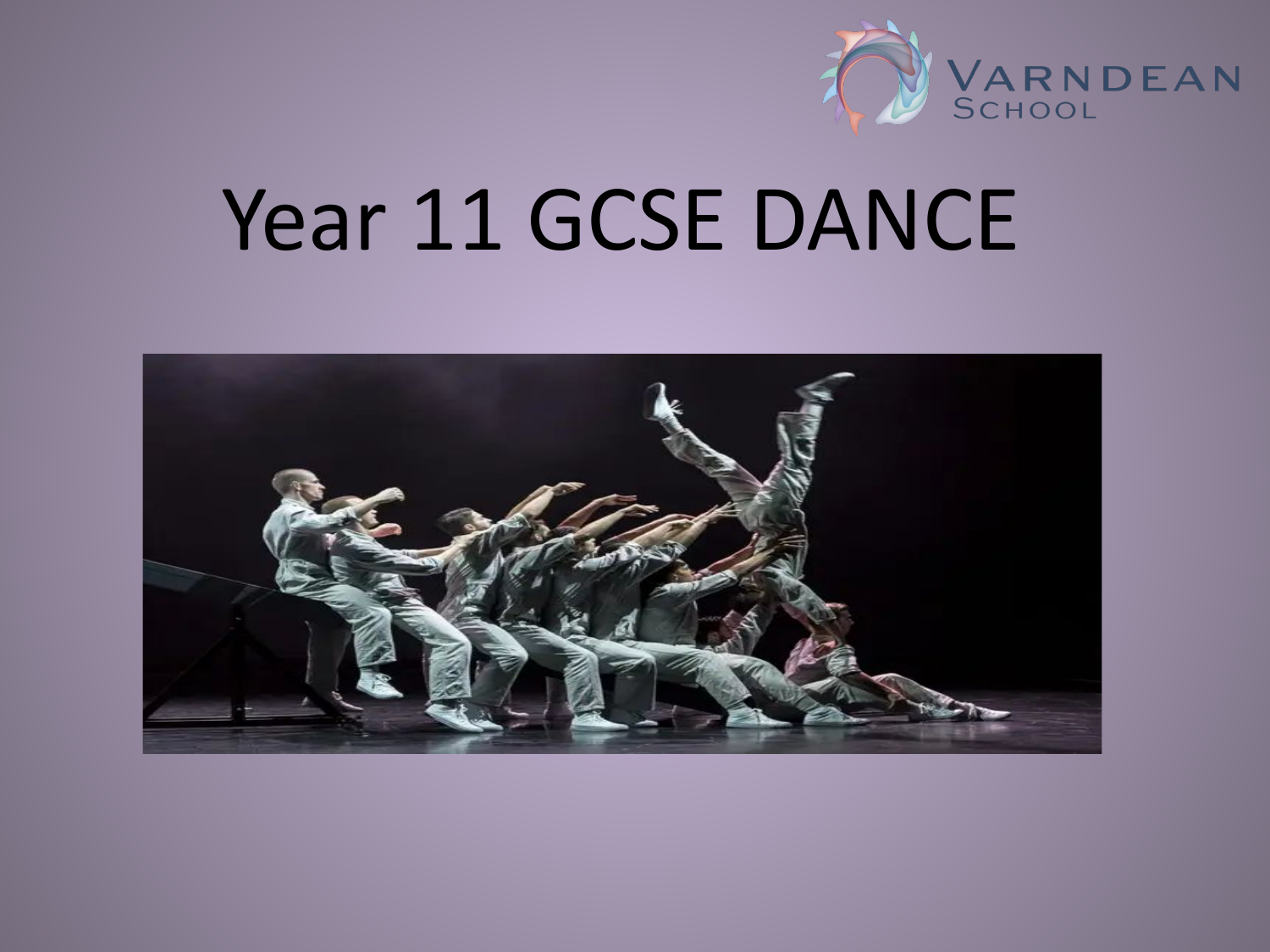#### **GCSE DANCE OVERVIEW**

**Component 1 – Performance and Choreography 60%** 

Students will perform ONE solo set phrases Students will perform a duet/trio dance REDUCED LENGTH **This is 30% of their final mark (40 marks)**  Students will create a choreography solo/duet or group based on a given stimulus **This is 30% of their final mark (40 marks) REDUCED LENGTH** 

**Component 2 – Dance Appreciation 40%** 

Written exam 1 ½ hours Knowledge and understanding of choreographic processes and performing skills Critical appreciation of own work Critical appreciation of 6 professional works. **This is 80 marks** 

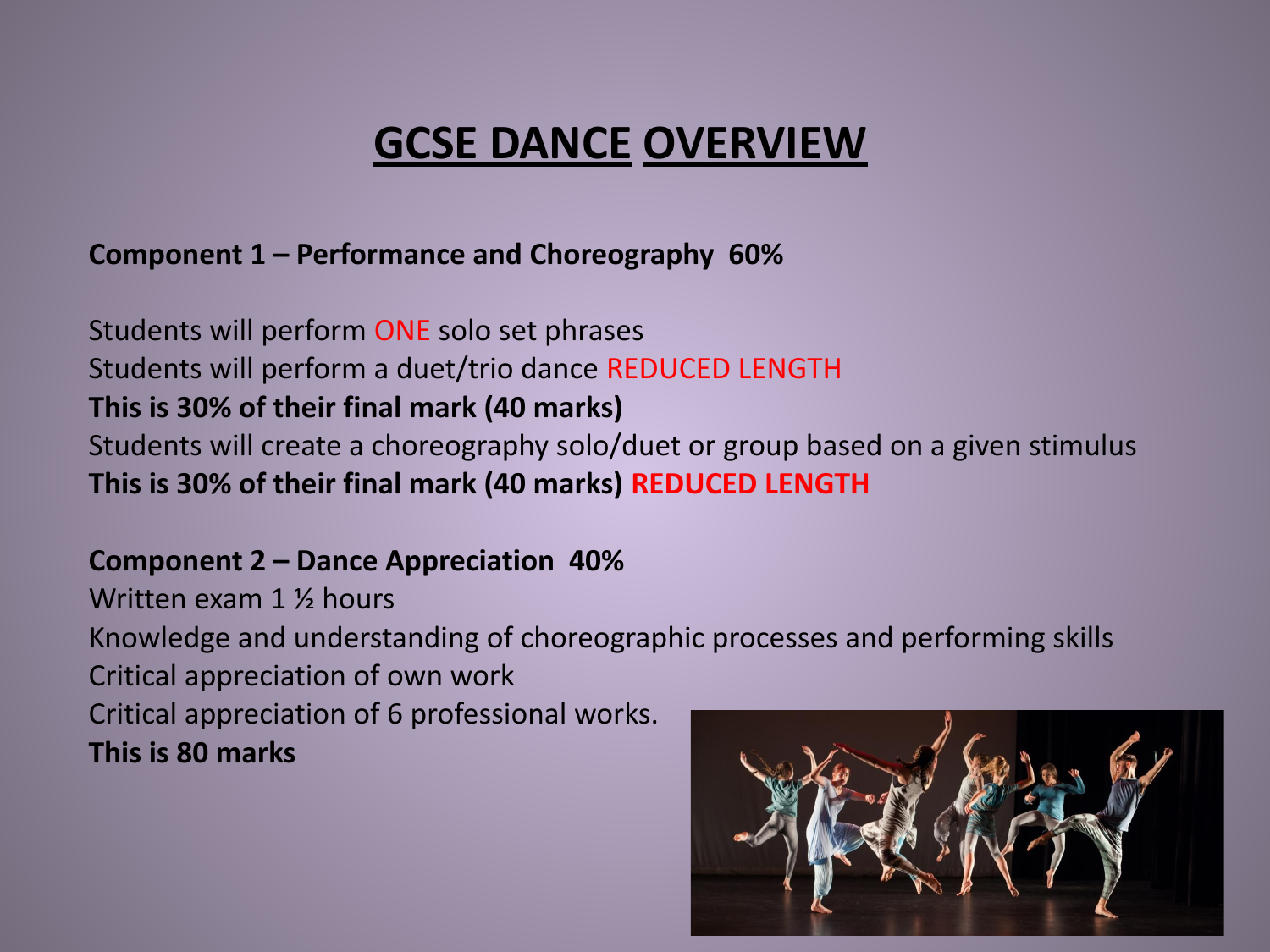## **What are students currently working on?**

- Students have completed and performed their set dance.
- Students are learning/creating their duet or trio dance and will be assessed on their overall performance
- Students are beginning to plan their own choreographies and start rehearsals on their own or with their dancers **PLEASE ASK THEM ABOUT THIS** - it is really good for them to articulate how they are going to show their theme in a practical way. Your ideas help them!
- Students are practising exam questions and should be revising key terminology and the 6 anthology professional works
- Students are also completing their dance leadership booklets to complete their dance leadership award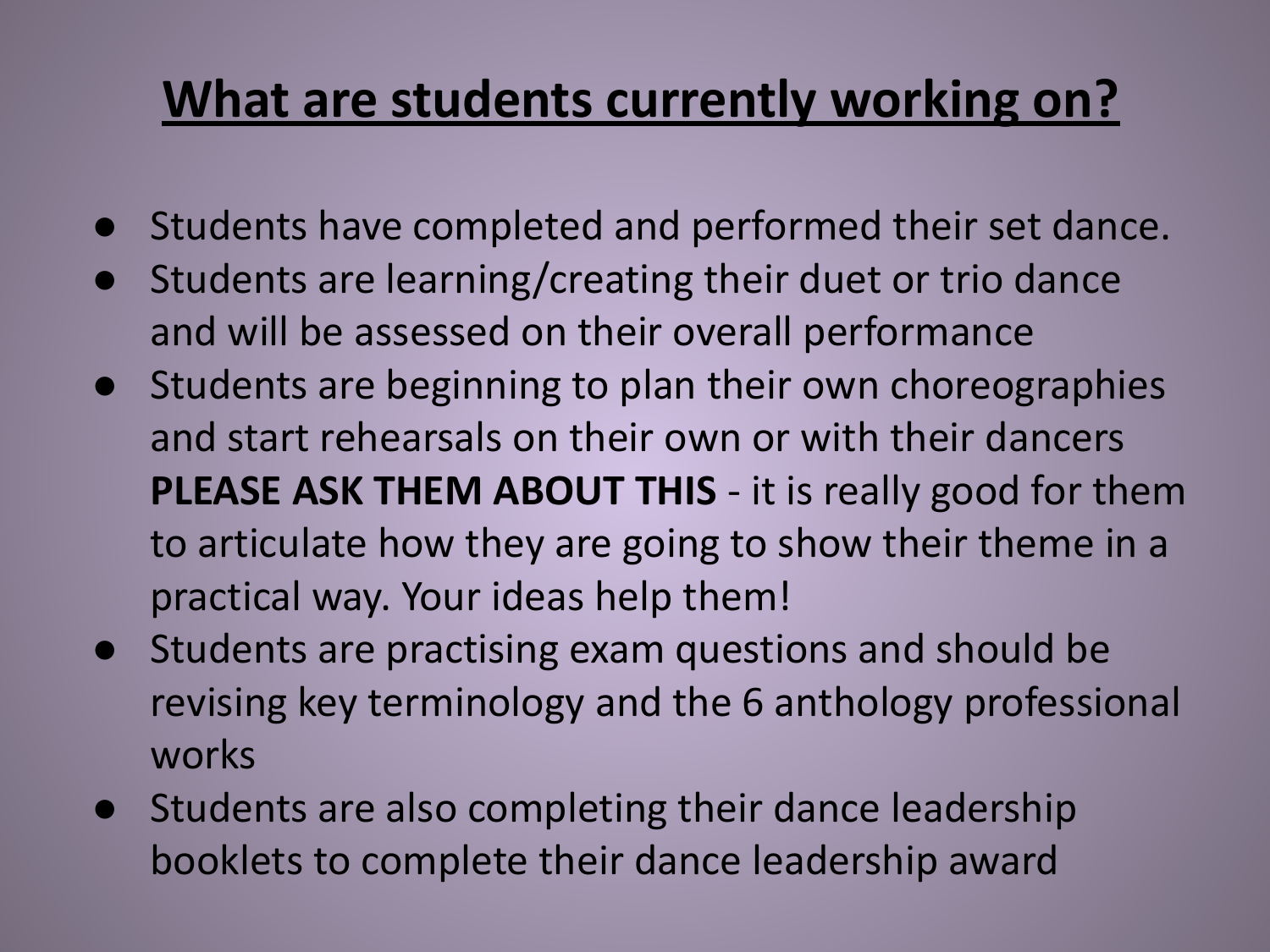#### **Prep in Dance**

Prep is ongoing. Students will be set work that either consolidates learning in lessons, to practice exam questions or to plan and stay behind for practical rehearsals. It is expected that students make time to come back after school for 1:1 help with their practical work.

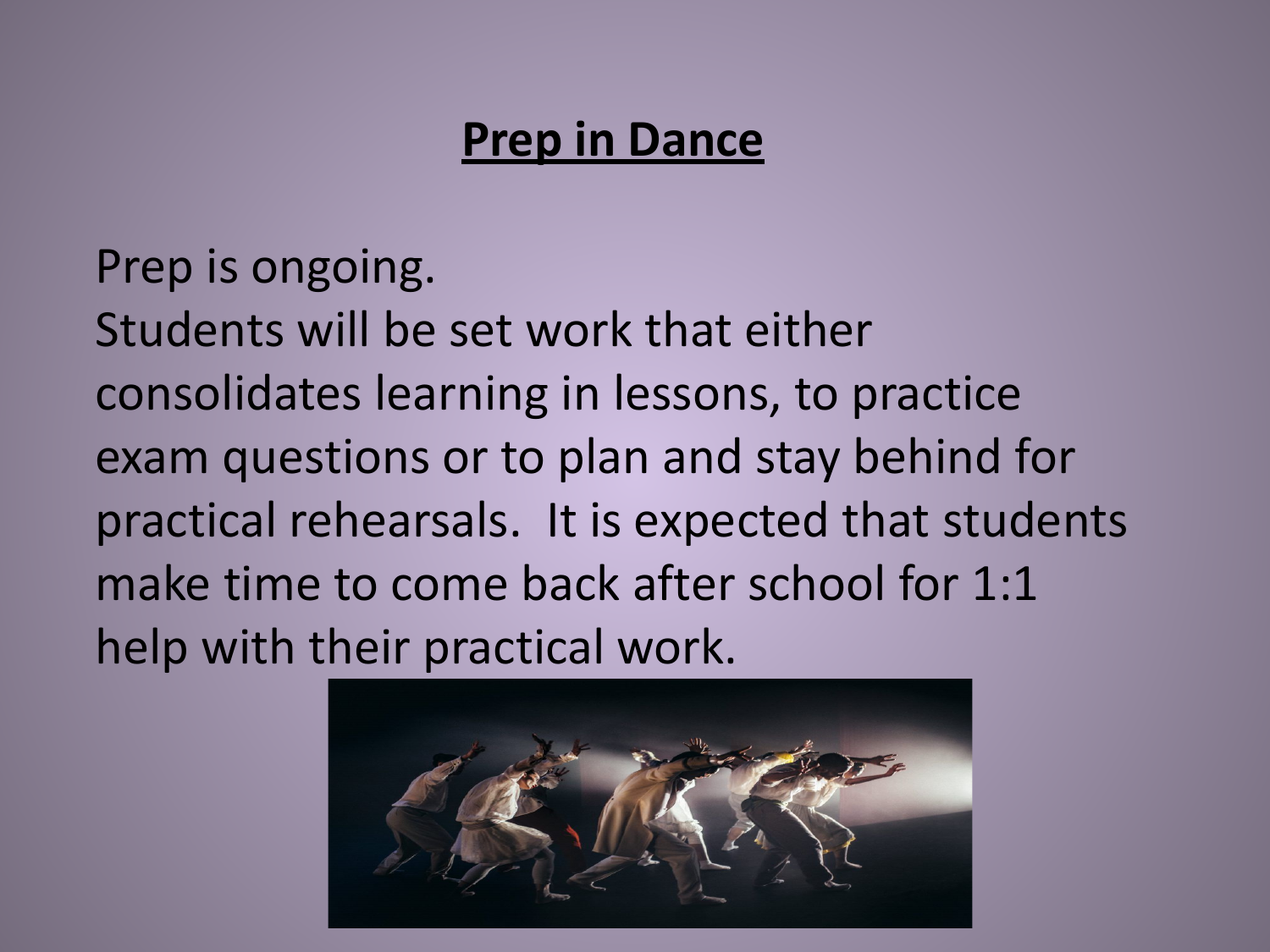# **How can you support students? What should students be doing now?**

- Students must start rehearsals for their choreography. They must ask myself or Ms Head for help and guidance with music/movement and choreography ideas if they are unsure. It is expected that they complete these in their own time (with our assistance at some rehearsals)
- They must create flash cards of all the **dance skills t**erminology This refers to - Performance skills, Choreographic skills and Appreciation Skills. They should know the definitions of these keywords
- Students should be watching the 6 anthology professional dances and making revision notes on the production features e.g. set, costume, lighting, accompaniment, style of movement and how the choreographic intention is linked to these features
- Students should be practising exam questions
- This can also be accessed on google classroom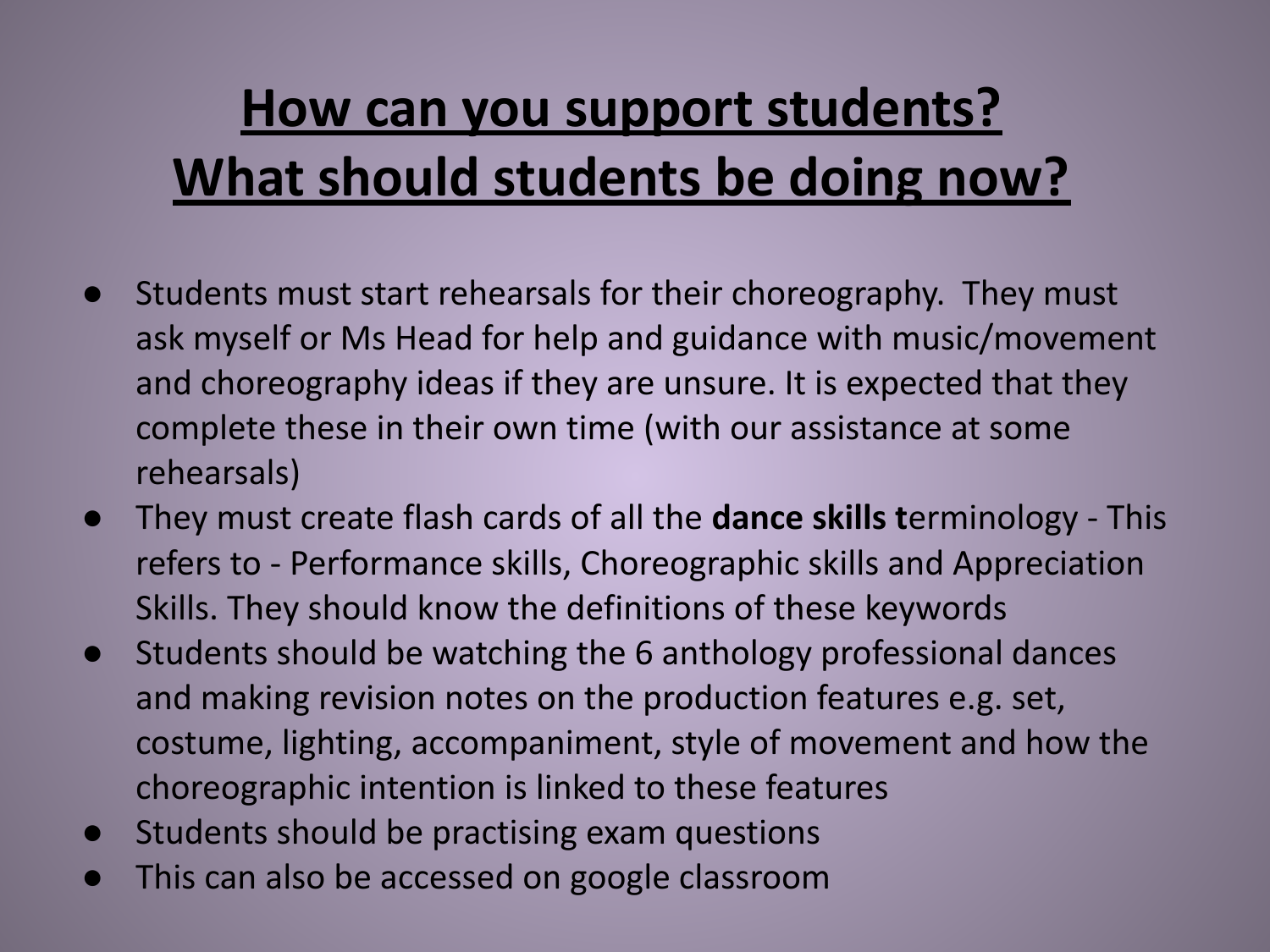#### **Where can they find revision materials?**

All revision work is in students **google classroom** for dance.

Year 11 GCSE Dance - Classwork - Written Paper Practice, Revision Materials For 2022 & Choreography 2022

Here they will find revision guides, exam paper practice, music suggestions for their choreography etc.